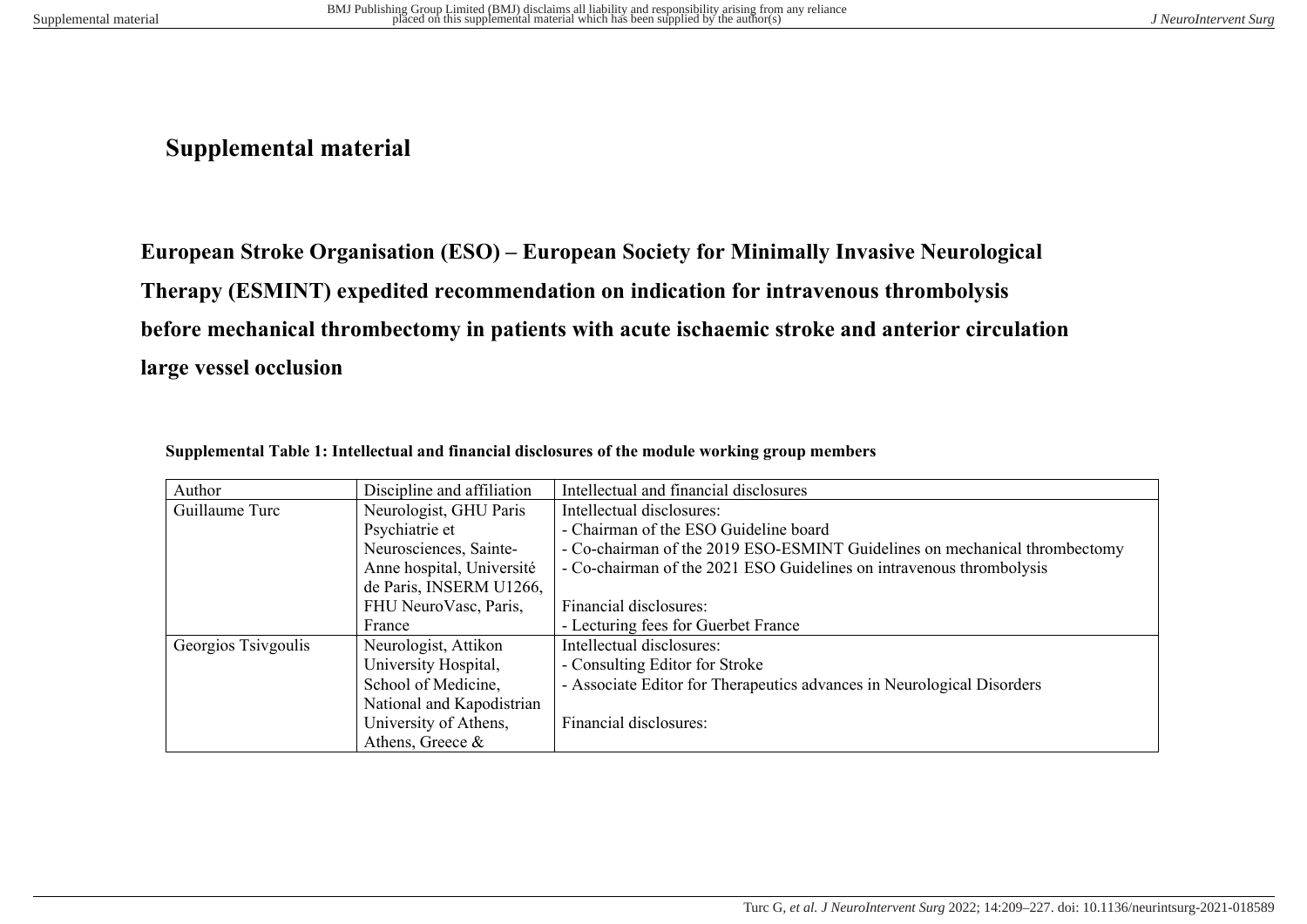|                      | Department of Neurology,<br>University of Tennessee<br>Health Science Center,<br>Memphis, Tennessee, | - Participation in advisory meetings & satellite symposia for Boehringer-Ingelheim;<br>Novartis, Sanofi, Biogen, Genesis Pharma, Teva, Merck-Serono, Bayer, Daichii-<br>Sankyo, Allergan, Specifar, Actavis, Shire, Medtronic, CSL Behring, Abbvie, Ipsen,<br>Abbott, Takeda, Roche. |
|----------------------|------------------------------------------------------------------------------------------------------|--------------------------------------------------------------------------------------------------------------------------------------------------------------------------------------------------------------------------------------------------------------------------------------|
|                      | <b>USA</b>                                                                                           |                                                                                                                                                                                                                                                                                      |
|                      |                                                                                                      | - Unrestricted research grants from Novartis, Genesis Pharma, Teva, Shire, Merck-<br>Serono, Medtronic, Boehringer-Ingelheim, Allergan, Amicus, Abbvie, Ipsen, Abbott,<br>Sanofi, Bayer, Roche.                                                                                      |
| Heinrich J. Audebert | Neurologist, Klinik und                                                                              | Intellectual disclosures: none                                                                                                                                                                                                                                                       |
|                      | Hochschulambulanz für                                                                                |                                                                                                                                                                                                                                                                                      |
|                      | Neurologie, Campus                                                                                   | Financial disclosures:                                                                                                                                                                                                                                                               |
|                      | Benjamin Franklin,                                                                                   | - Received institutional funding for the B PROUD study and the underlying B-                                                                                                                                                                                                         |
|                      | Charité                                                                                              | SPATIAL Registry by the Federal Ministry of Education and Research (BMBF) via the                                                                                                                                                                                                    |
|                      | Universitätsmedizin Berlin                                                                           | Center for Stroke Research Berlin and by the Deutsche Forschungsgemeinschaft (DFG,                                                                                                                                                                                                   |
|                      | & Center for Stroke                                                                                  | German Research Foundation) as well as by the DFG within the Excellence Cluster                                                                                                                                                                                                      |
|                      | Research Berlin, Berlin,                                                                             | NEUROCURE.                                                                                                                                                                                                                                                                           |
|                      | Germany                                                                                              | - Speaker honoraria from Lundbeck and Boehringer Ingelheim (both developing /<br>producing drugs for acute stroke treatement) and Bayer Vital, Bristol-Myers Squibb,<br>Novo Nordisk, Pfizer, and from Sanofi outside the submitted work.                                            |
|                      |                                                                                                      | - Principal investigator of the INSPiRE-TMS project, co-funded by Pfizer                                                                                                                                                                                                             |
|                      |                                                                                                      | - The author's employer, the Charité Universitätsmedizin Berlin, receives a 0.5%                                                                                                                                                                                                     |
|                      |                                                                                                      | institutional share of Stroke Emergency Mobiles (STEMO) turnover from the STEMO                                                                                                                                                                                                      |
|                      |                                                                                                      | manufacturer (Meytec GmbH) arising from previous public funding within the Berlin                                                                                                                                                                                                    |
|                      |                                                                                                      | Zukunftsfonds. The author doesn't have access to this money neither in person nor                                                                                                                                                                                                    |
|                      |                                                                                                      | related to his working groups.                                                                                                                                                                                                                                                       |
| Hieronymus Boogaarts | Neurosurgeon, department                                                                             | Intellectual disclosures: none                                                                                                                                                                                                                                                       |
|                      | of neurosurgery, Radboud                                                                             |                                                                                                                                                                                                                                                                                      |
|                      | University Medical                                                                                   | Financial disclosures: Consultant for Stryker Neurovascular; fees paid to department of                                                                                                                                                                                              |
|                      | Center, Nijmegen, The                                                                                | Neurosurgery Radboud University Medical Center Nijmegen.                                                                                                                                                                                                                             |
|                      | Netherlands                                                                                          |                                                                                                                                                                                                                                                                                      |
| Pervinder Bhogal     | Interventional                                                                                       | Intellectual disclosures: none                                                                                                                                                                                                                                                       |
|                      | Neuroradiologist,                                                                                    |                                                                                                                                                                                                                                                                                      |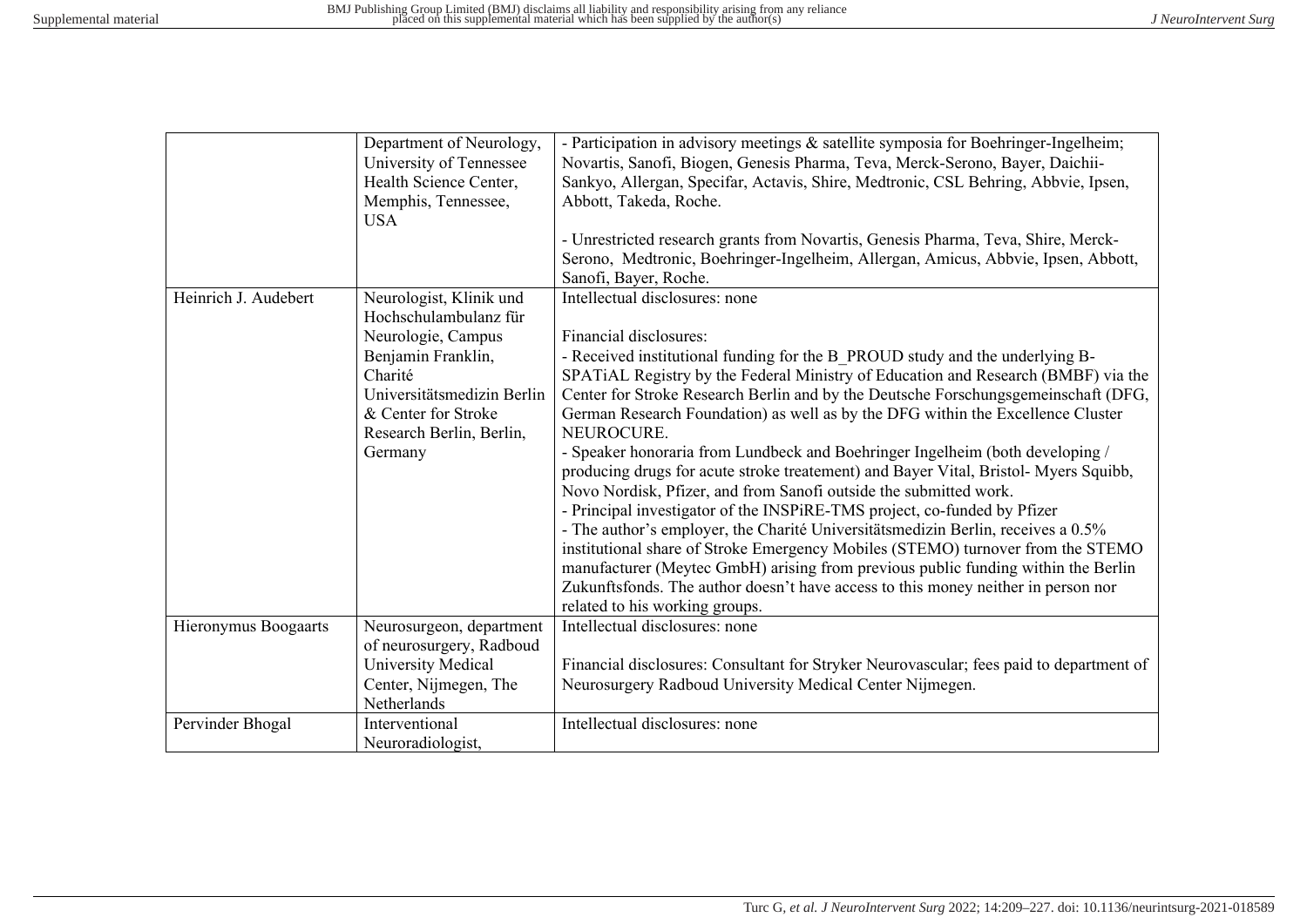|                       | Department of<br>Interventional<br>Neuroradiology, Royal<br>London hospital, Barts<br>NHS Trust, London, UK                                                                             | Financial disclosures:<br>Consulting agreements with Phenox, Balt, Brainomix, Neurovasc Technologies,<br>J&J/Cerenovus, Perfuze, Vesalio.<br>UK CI Neva 1 registry.                                                                                                                                                                                                                                                                                                                                                                                                                                                                                                                                                                                                                                                                                                                                                                                                                                                                                                                                                                             |
|-----------------------|-----------------------------------------------------------------------------------------------------------------------------------------------------------------------------------------|-------------------------------------------------------------------------------------------------------------------------------------------------------------------------------------------------------------------------------------------------------------------------------------------------------------------------------------------------------------------------------------------------------------------------------------------------------------------------------------------------------------------------------------------------------------------------------------------------------------------------------------------------------------------------------------------------------------------------------------------------------------------------------------------------------------------------------------------------------------------------------------------------------------------------------------------------------------------------------------------------------------------------------------------------------------------------------------------------------------------------------------------------|
| Gian Marco De Marchis | Neurologist, Neurology<br>and Stroke Center;<br>Department of Clinical<br>Research, University<br>Hospital of Basel,<br>University of Basel, Basel,<br>Switzerland                      | Intellectual disclosures: Co-Investigator in an advisory role in the TWIST trial of<br>tenecteplase (NCT03181360). Sponsor of trial is University Hospital of North Norway<br>in Tromsø. Boehringer-Ingelheim will reimburse the sponsor for the costs of<br>tenecteplase in the trial. Steering committee member of the PACIFIC-Stroke trial<br>(NCT04304508) sponsored by BAYER. Editorial Board of Stroke. Industry support<br>is devolved to a research fund of the University Hospital of Basel.<br>Financial disclosures: Support from the Swiss National Science Foundation;<br>Spezialprogramm Nachwuchsförderung Klinische Forschung, University of Basel;<br>Science Funds (Wissenschaftspool) of the University Hospital Basel; Swiss Heart<br>Foundation; Bangerter-Rhyner-Stiftung; Swisslife Jubiläumsstiftung for Medical<br>Research; Swiss Neurological Society; Fondazione Dr Ettore Balli; De Quervain<br>research grant; Thermo Fisher GmbH; travel honoraria by Bayer and BMS/Pfizer;<br>speaker honoraria by Bayer and Medtronic. Industry support is devolved to a research<br>fund of the University Hospital of Basel. |
| Ana Catarina Fonseca  | Neurologist, Department<br>of Neurosciences and<br>Mental Health<br>(Neurology), Hospital<br>Santa Maria-CHLN,<br>Faculdade de Medicina,<br>Universidade de Lisboa,<br>Lisboa, Portugal | Intellectual disclosures:<br>- Has received research grants from the "The foundation for science and technology"<br>and from the "Portuguese Stroke Society".<br>Financial disclosures:<br>- Speaker honoraria from Daiichi Sankyo                                                                                                                                                                                                                                                                                                                                                                                                                                                                                                                                                                                                                                                                                                                                                                                                                                                                                                              |
| Pooja Khatri          | Department of Neurology,<br>University of Cincinnati,<br>Cincinnati, OH, USA                                                                                                            | Intellectual disclosures:<br>- None                                                                                                                                                                                                                                                                                                                                                                                                                                                                                                                                                                                                                                                                                                                                                                                                                                                                                                                                                                                                                                                                                                             |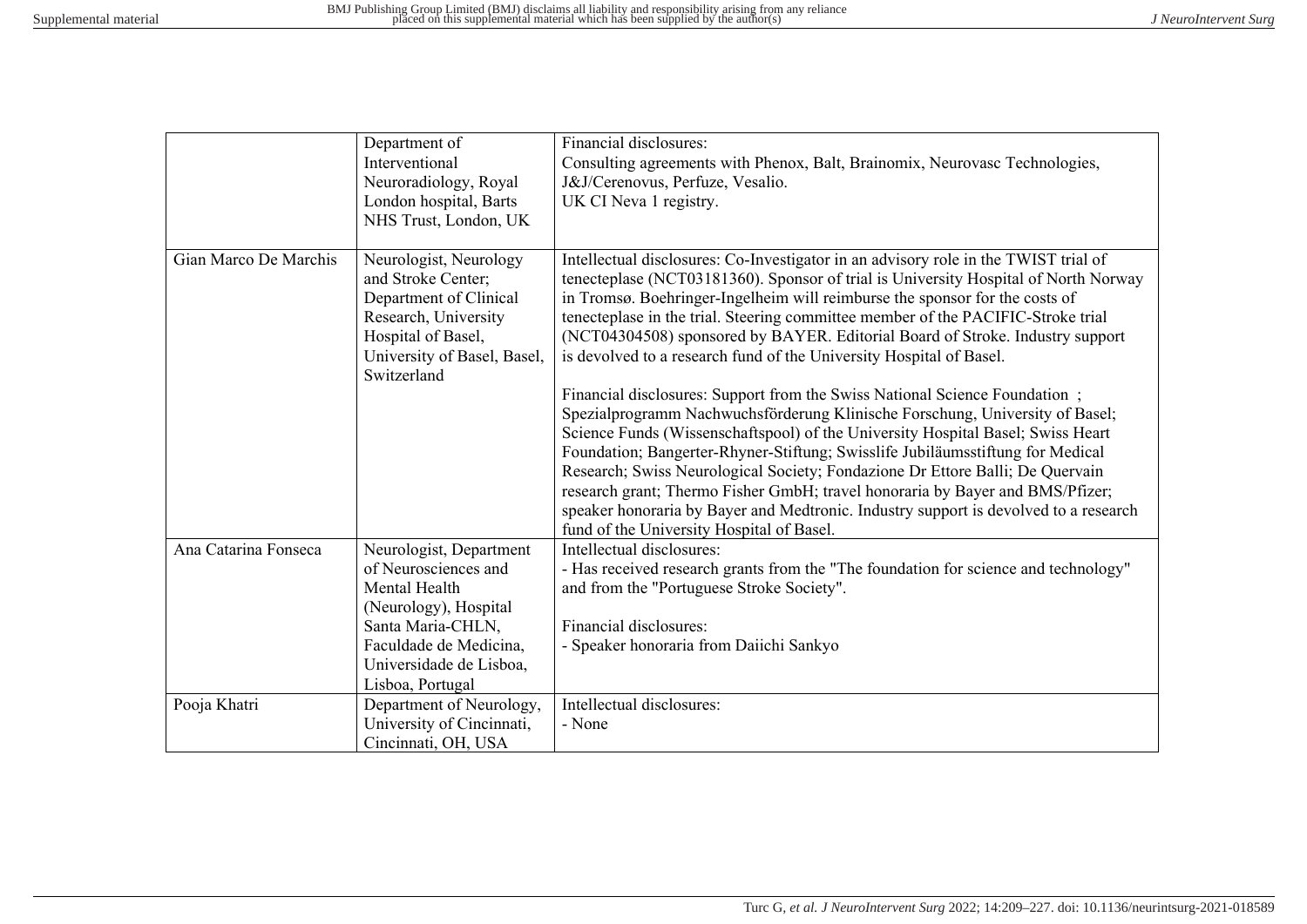|                          |                                                                                                                                      | Financial disclosures:<br>Pooja Khatri's department receives funding from Cerenovus (investigator-initiated<br>grant, ENDOLOW trial), Lumosa (advisor), and Diamedica (advisor); she also receives<br>compensation from Bayer (National Leader, Pacific Stroke trial) and Basking<br>Biosciences (advisor).                                                                          |
|--------------------------|--------------------------------------------------------------------------------------------------------------------------------------|--------------------------------------------------------------------------------------------------------------------------------------------------------------------------------------------------------------------------------------------------------------------------------------------------------------------------------------------------------------------------------------|
| Mikaël Mazighi           | Neurologist, Departement<br>of neurology, Lariboisière<br>hospital-APHP-Nord, &<br>interventional                                    | Intellectual disclosures:<br>- Scientific coordinator of the BOOSTER consortium funded by the French national<br>research agency.                                                                                                                                                                                                                                                    |
|                          | neuroradiology, Fondation<br>A. Rothschild hospital,<br>Université de Paris,<br>INSERM U1148, FHU<br>NeuroVasc, Paris, France        | Financial disclosures:<br>- Consulting fees from Boehringer Ingelheim, Amgen, Air liquide, and Acticor Biotech                                                                                                                                                                                                                                                                       |
| Natalia Pérez de la Ossa | Neurologist, Germans<br>Trias i Pujol, Hospital,<br>Badalona, Spain                                                                  | Intellectual disclosures: none<br>- Director of the Catalan Stroke Program<br>- Principal investigator of the RACECAT trial, funded by Medtronic<br>- Sponsored by Redes Temáticas de Investigación Cooperativa (RETICS-INVICTUS-<br>PLUS RD0016/0019/0020) and by the project SLT008/18/0007, PERIS programme<br>from the Catalan Health Government.<br>Financial disclosures: none |
| Peter D. Schellinger     | Neurologist, Departments<br>of Neurology and<br>Neurogeriatrics, John<br><b>Wesling Medical Center</b><br>Minden, UK RUB,<br>Germany | Intellectual disclosures:<br>- Editoral Board Journal of Stroke<br>Financial disclosures:<br>- Participation in advisory board meetings & satellite symposia for Boehringer-<br>Ingelheim; Astra Zeneca, AbbVie, BMS/Pfizer, Daichii-Sankyo.<br>- Consultant for Astra Zeneca and Boehringer Ingelheim                                                                               |
| Daniel Strbian           | Neurologist, Department<br>of Neurology, Helsinki                                                                                    | Intellectual disclosures: none                                                                                                                                                                                                                                                                                                                                                       |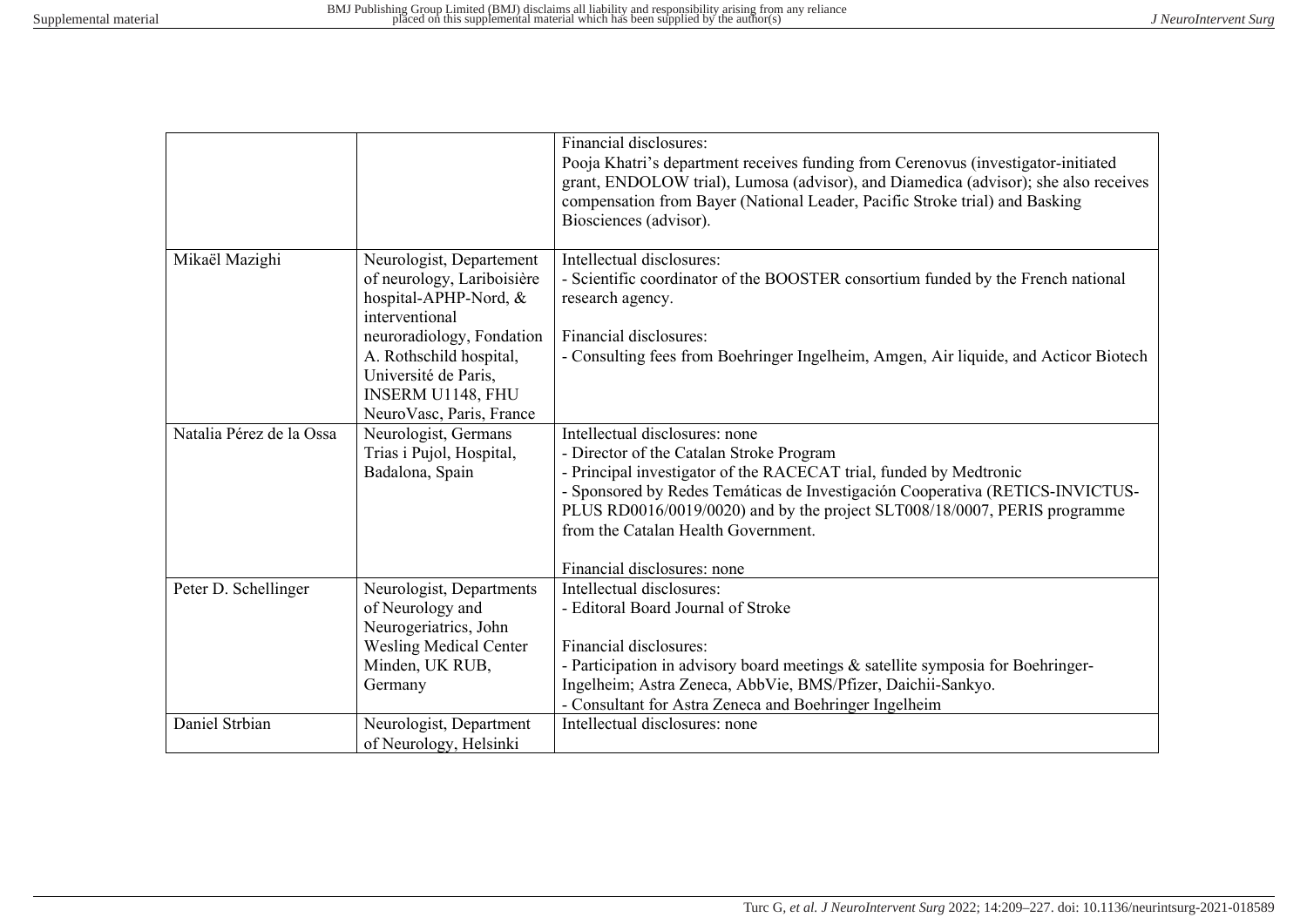|                  | University Hospital and           | Financial disclosures:                                                                 |  |
|------------------|-----------------------------------|----------------------------------------------------------------------------------------|--|
|                  | University of Helsinki,           | - Research support from Boehringer Ingelheim                                           |  |
|                  | Helsinki, Finland                 | - Consulting fees from Boehringer Ingelheim, Bayer, Pfizer and Bristol-Myers Squibb    |  |
| Danilo Toni      | Neurologist. Department           | Intellectual disclosure: none                                                          |  |
|                  | of Human Neurosciences,           |                                                                                        |  |
|                  | University La Sapienza,           | Financial disclosures: advisory board and speaker's honoraria for: Abbott, Bayer,      |  |
|                  | Rome, Italy                       | Boehringer Ingelheim, Daiichi Sankyo, Medtronic, Pfizer.                               |  |
| Philip White     | Interventional &                  | Intellectual disclosures:                                                              |  |
|                  | Diagnostic                        | Associate Editor for the Journal of Neurointerventional Surgery                        |  |
|                  | Neuroradiologist,                 | DMSB member MR CLEAN No-IV, TENSION, PROTECT-U                                         |  |
|                  | <b>Translational and Clinical</b> | Chairperson UK Neurointerventional Group, Chair ESMINT Education                       |  |
|                  | Research Institute,               | Committee                                                                              |  |
|                  | Newcastle University, UK          |                                                                                        |  |
|                  | & Newcastle upon Tyne             | Financial disclosures:                                                                 |  |
|                  | Hospitals NHS Foundation          | Educational consultancy work for Microvention                                          |  |
|                  | Trust, UK                         |                                                                                        |  |
|                  |                                   | Unrestricted institutional research grants from Stryker, Medtronic, Penumbra &         |  |
|                  |                                   | Microvention                                                                           |  |
| William Whiteley | Neurologist, Centre for           | Intellectual disclosures:                                                              |  |
|                  | Clinical Brain Sciences,          | - Has received research funding for the Chief Scientist's Office, the UK Medical       |  |
|                  | University of Edinburgh,          | Research Council, the Stroke Association, the Alzheimer's Society, Chest Heart and     |  |
|                  | Edinburgh, United                 | Stroke Association. Acts as an expert witness to the court in cases related to stroke. |  |
|                  |                                   | - Is on the data monitoring committee of the TEMPO-2 trial and therefore demitted      |  |
|                  | Kingdom                           | from discussions in section 9.3.                                                       |  |
|                  | Senior Research Fellow,           | - Advisory board for Bayer, fees to institution                                        |  |
|                  | Nuffield Department of            |                                                                                        |  |
|                  | Population Health                 | Financial disclosures: none                                                            |  |
|                  |                                   |                                                                                        |  |
| Andrea Zini      | Neurologist, Head of              | Intellectual disclosures:                                                              |  |
|                  | Department of Neurology           | -Principal Investigator for project RF-2019-12370834 "FibER: Fibrinogen replacement    |  |
|                  | and Stroke Center,                | to prevent intracranial haemorrhage in ischemic stroke patients after thrombolysis: a  |  |
|                  | Maggiore Hospital,                |                                                                                        |  |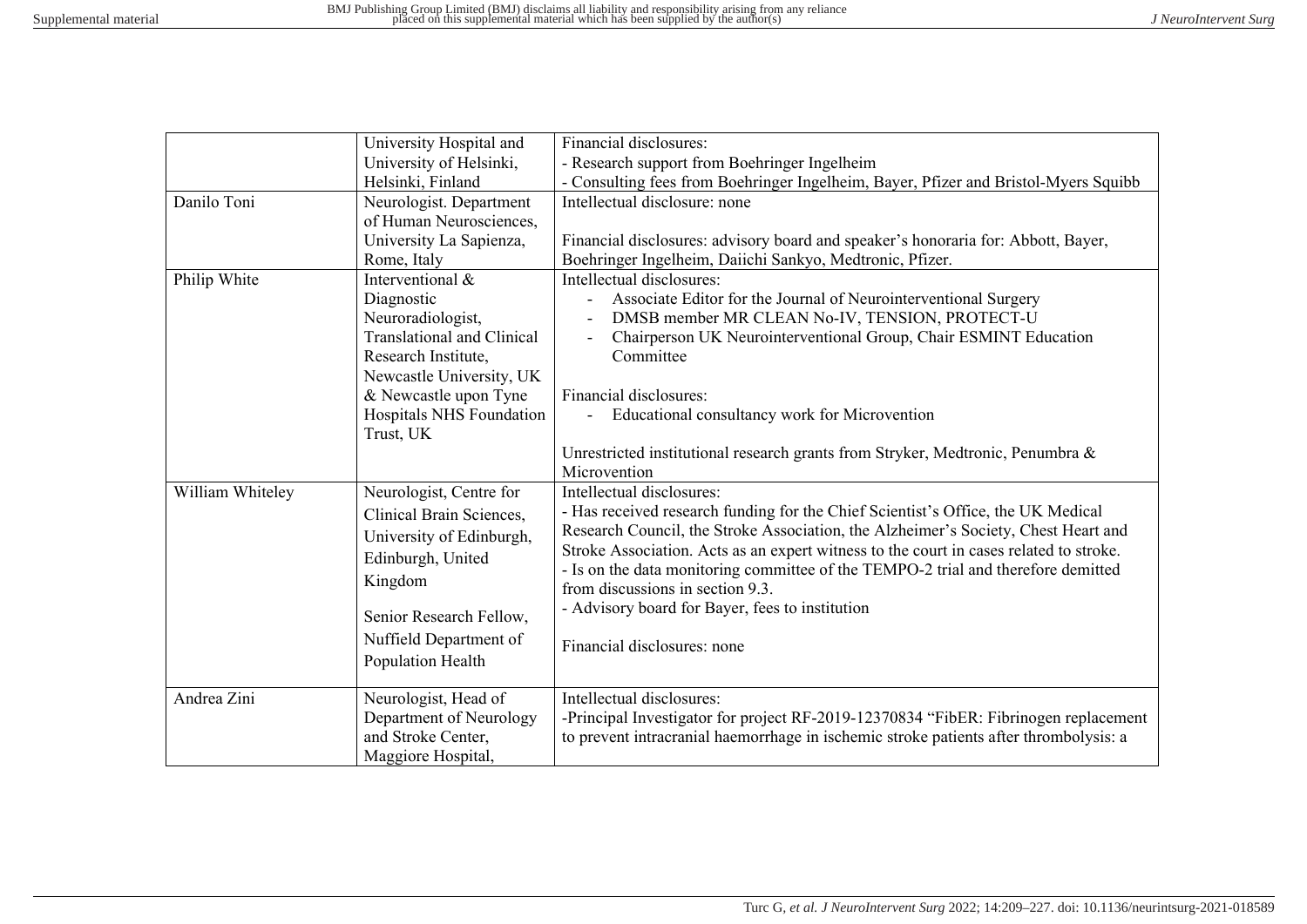|              | <b>IRCCS</b> Istituto delle<br>Scienze Neurologiche di                                                                         | pilot RCT (sponsored by Grant of the Italian Health Ministry), EudraCT 2020-005242-<br>41.                                                                                                                                                                                                                                                                                                                      |
|--------------|--------------------------------------------------------------------------------------------------------------------------------|-----------------------------------------------------------------------------------------------------------------------------------------------------------------------------------------------------------------------------------------------------------------------------------------------------------------------------------------------------------------------------------------------------------------|
|              | Bologna, Bologna, Italy                                                                                                        | -Member of editorial board of Journal of Clinical Neuroscience and of Frontiers in<br>Neurology (Stroke)                                                                                                                                                                                                                                                                                                        |
|              |                                                                                                                                | Financial disclosures:<br>- Advisory board for Stryker, Alexion, Daiichi-Sankio<br>- Speaker fees for Cerenovus<br>- Consulting fees from Boehringer-Ingelheim                                                                                                                                                                                                                                                  |
| Wim van Zwam | Interventional Radiologist,<br>Department of Radiology<br>and Nuclear Medicine,<br>Maastricht University<br>Medical Center and | Intellectual disclosures:<br>Principle Investigator of MrClean-Late trial. Co-investigator of MrClean NoIV trial.<br>DSMB chair Solonda trial. DSMB chair InExtremis trials. DSMB chair WE-TRUST<br>trial.                                                                                                                                                                                                      |
|              | Cardiovascular Research<br>Institute Maastricht<br>(CARIM), Maastricht, The<br>Netherlands                                     | Financial disclosures:<br>Speaker fees from Cerenovus, Stryker and NicoLab, all paid to Institution                                                                                                                                                                                                                                                                                                             |
| Jens Fiehler | Interventional<br>Neuroradiologist,<br>Department of Diagnostic<br>and Interventional<br>Neuroradiology,                       | Intellectual disclosures:<br>President of ESMINT, member of other scientific societies (DGNR, ESNR, DSG,<br>ESO, CIRSE, DeGIR, DRG)<br>Associate Editor for the Journal of Neurointerventional Surgery                                                                                                                                                                                                          |
|              | <b>University Medical Center</b><br>Hamburg-Eppendorf,<br>Hamburg, Germany                                                     | Financial disclosures:<br>German Ministry of Science and Education (BMBF), German Ministry of Economy<br>and Innovation (BMWi), German Research Foundation (DFG), European Union (EU),<br>Hamburgische Investitions- und Förderbank (IFB), Medtronic, Microvention, Route92,<br>Stryker. Consultant for: Acandis, Cerenovus, Medtronic, Microvention, Penumbra,<br>Phenox, Stryker. Stock holder: Tegus Medical |